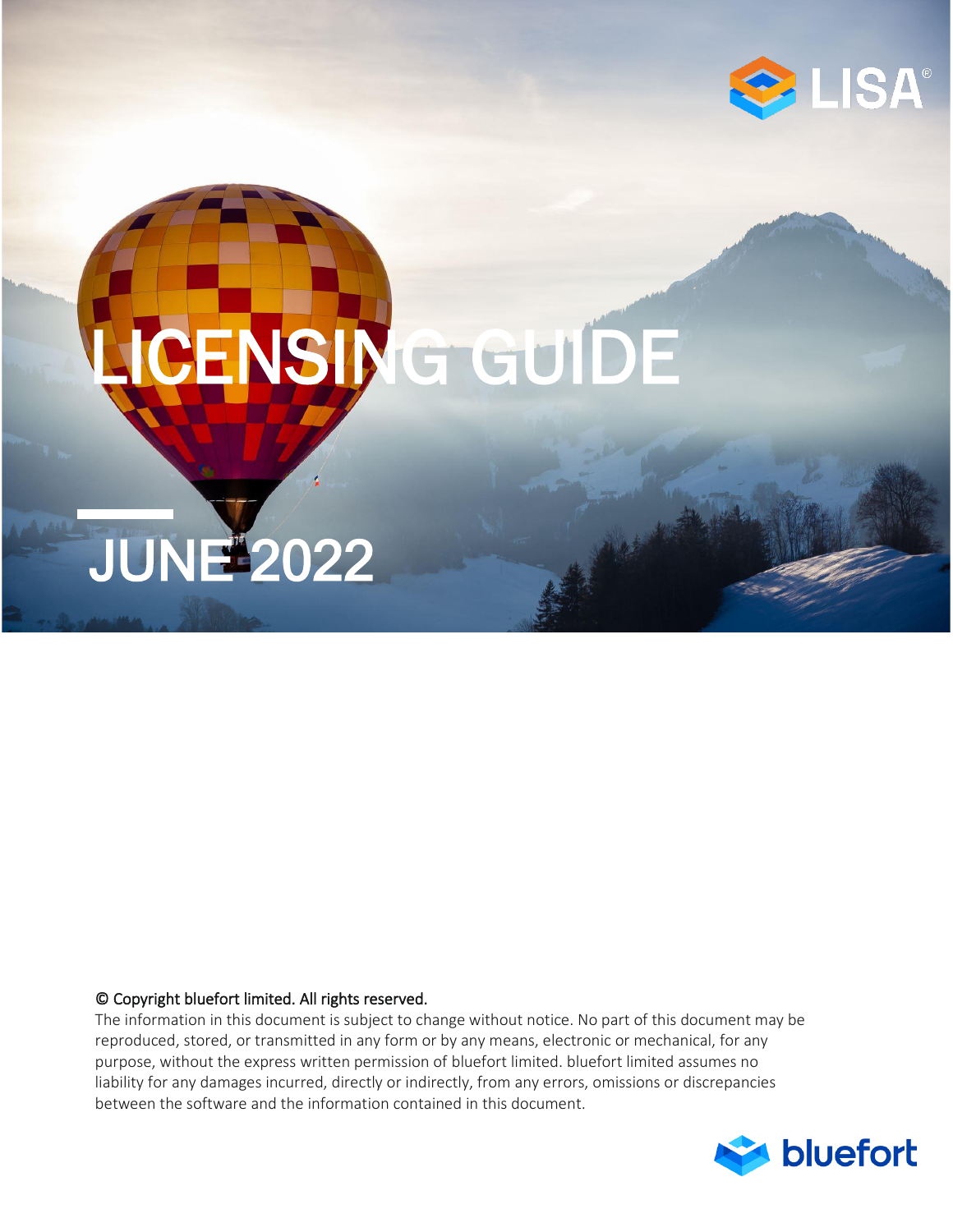# **Licensing guide**

# **Using this guide**

The licensing guide is provided to all Bluefort partners and or end customers providing insight on licensing the Bluefort product suites. Based on your business needs and requirements, you can establish the right licensing bill of quantities.

**LISA** stands for **Li**cense and **S**ubscription **A**utomation **HARP** is short for **H**yper **A**utomation **R**apid **P**rocessing

| bluefort <sup>®</sup>                                              |                  |                                                |                |                                                           |
|--------------------------------------------------------------------|------------------|------------------------------------------------|----------------|-----------------------------------------------------------|
| <b>LISA<sup>®</sup></b><br>Business                                |                  | LISA <sup>*</sup><br>BusinessPro               |                | LISA <sup>*</sup><br>Reach                                |
| <b>Small-to-Medium Businesses</b>                                  |                  | Medium-to-Large Enterprises                    |                | <b>All Business Types</b>                                 |
|                                                                    | <b>Essential</b> | Professional                                   | Elite          |                                                           |
| <b>II</b> SMB Finance                                              | Finance          | Finance                                        | Finance        | Customer Service<br>O                                     |
|                                                                    |                  | Retail                                         | Retail         | <b>Derations</b>                                          |
|                                                                    |                  |                                                | Services       | Sales                                                     |
|                                                                    |                  |                                                | + Plus add-ons |                                                           |
| Microsoft Dynamics 365<br>Business Central<br>$\frac{1}{\sqrt{2}}$ |                  | Microsoft Dynamics 365<br>Finance & Operations |                | Microsoft Dynamics 365<br>D<br><b>Customer Engagement</b> |
| <b>HARP</b> <sup>*</sup><br><b>ionnect</b>                         |                  | <b>HARP</b> <sup>*</sup><br>BusinessPro        |                | HARP <sup>®</sup><br>Connect                              |

Bluefort is a software and technology company focused on Subscription Business Applications. Our objective is to create smart subscription solutions so that our customers can benefit from hyper automation capabilities and focus on growing their subscriber base.



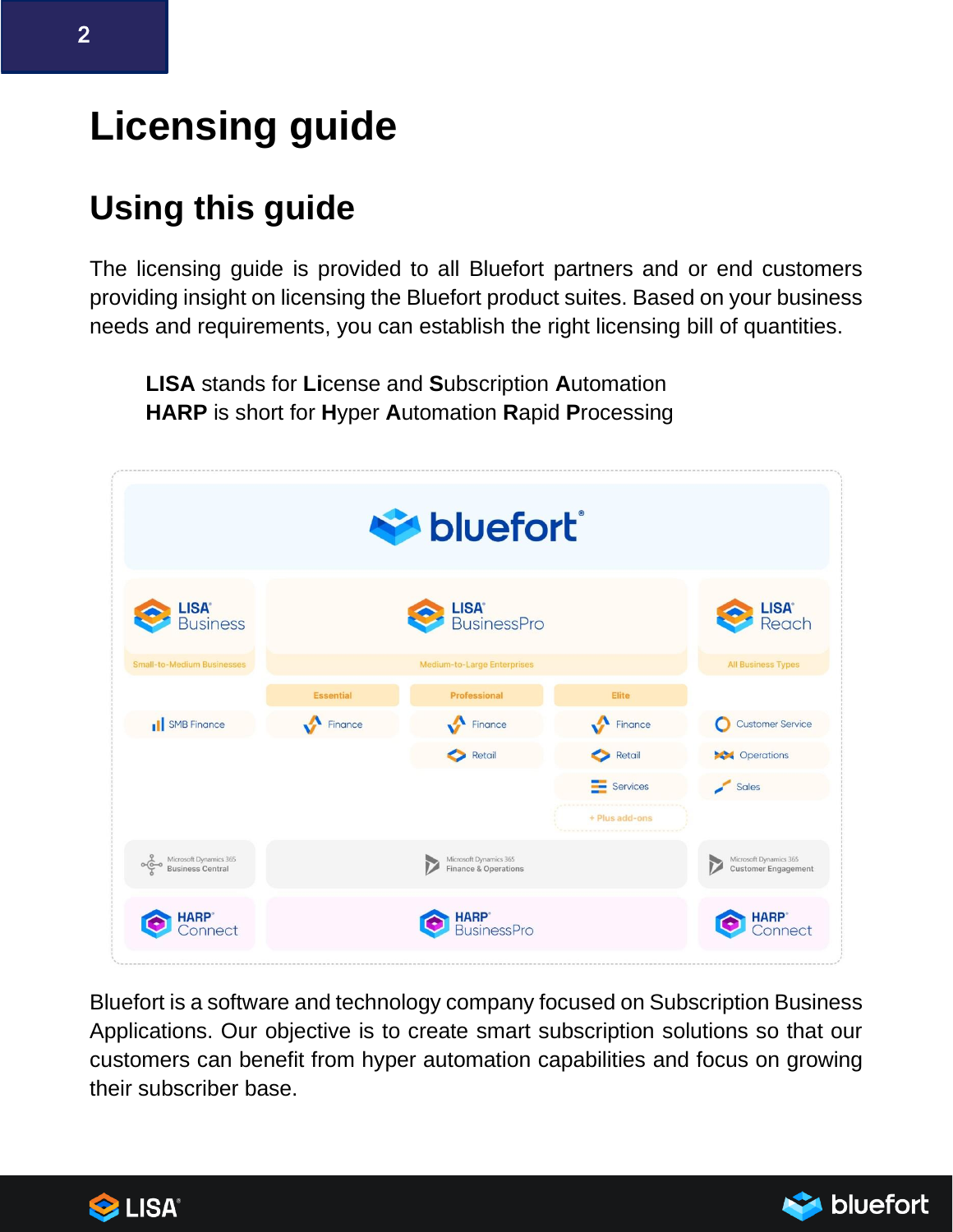### **GETTING STARTED**

Bluefort has designed the LISA business application suite based on Microsoft Dynamics 365. Since the different applications serve different purposes, below you can see the dependencies between LISA and the different Microsoft Dynamics 365 applications.

| <b>Application</b>      | <b>Runs in:</b>                        | <b>Built for:</b> |
|-------------------------|----------------------------------------|-------------------|
| <b>LISA Business</b>    | <b>Microsoft Dynamics 365 Business</b> | <b>SMBs</b>       |
|                         | Central                                |                   |
| <b>LISA BusinessPro</b> | Microsoft Dynamics 365 Finance,        | Medium to large   |
|                         | Supply Chain management and            | companies         |
|                         | Commerce                               |                   |
| LISA Reach              | Microsoft Dynamics DataVerse           | Everyone          |

LISA applications can be extended with the Microsoft Power Platform and Microsoft Teams to streamline automation across applications and improve collaboration.

This document is about licensing Bluefort software, but it is not a legally binding licensing rights document. For more information about terms and conditions please review the [Licensing terms](https://bluefort.eu/commercial/end-user-licence-agreement-3-0a/) and Bluefort's [general terms.](https://bluefort.eu/commercial/general_tand-cs_of_service_tac2-0a/)

For help in determining the right technology solution for your organization, including the license requirements for a specific product or scenario, please talk to your Bluefort account team or your Microsoft Dynamics Certified Partner. Bluefort reserves the right to review or update this document at any time without notice.



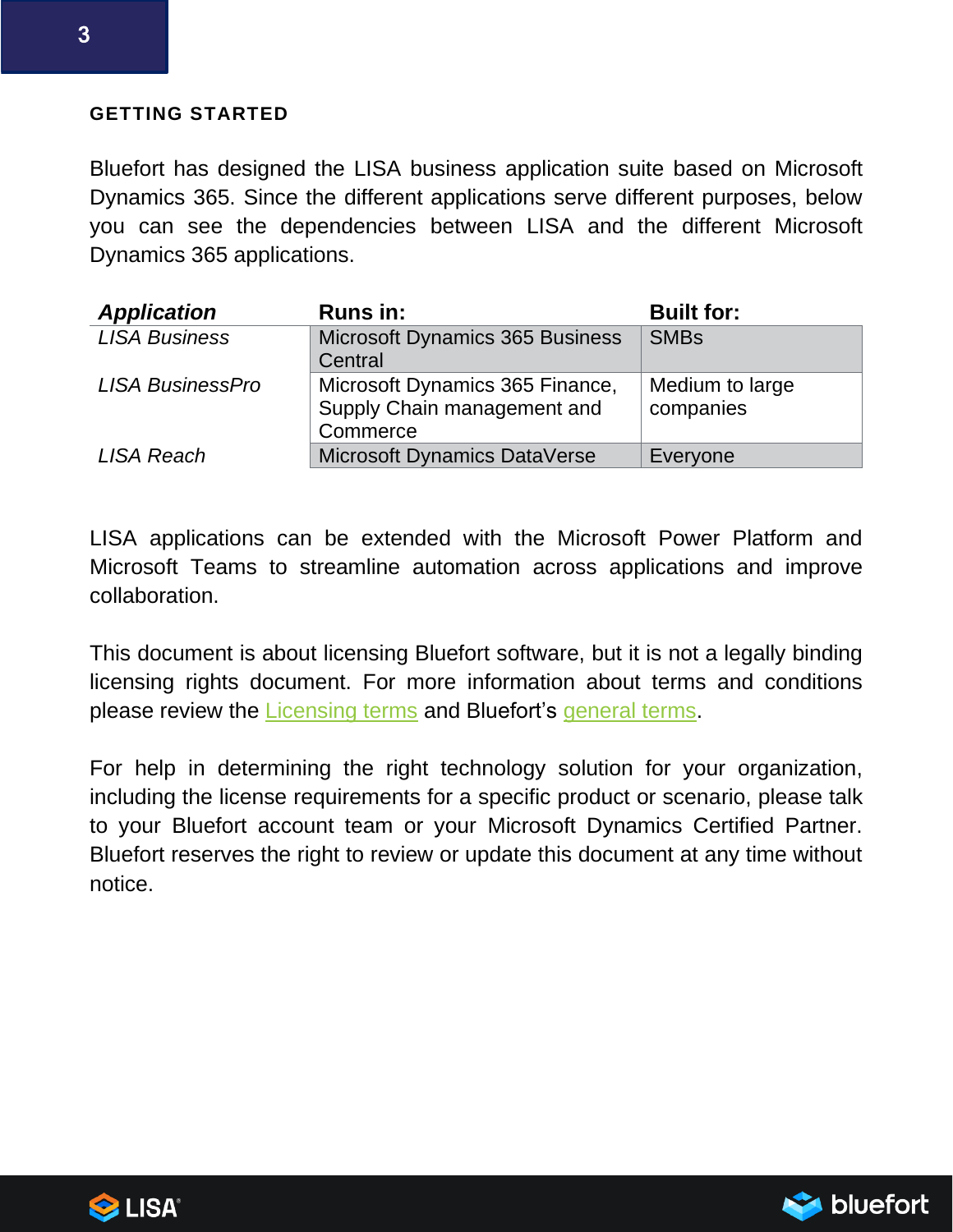# **LISA applications explained**

If you are starting your journey to solve your business challenges with modern and smart cloud-based business applications, then you have come to the right place. There are several ways to determine which of the LISA applications are most suitable for your business. Let's check out the different applications:



LISA BUSINESS is an application designed for small and **No. 1 SMB Finance medium sized SaaS and other subscription companies** that require more automation and customer service capabilities surrounding their ERP. LISA BUSINESS runs in Microsoft Dynamics 365 Business Central. As a full SaaS solution it is easy to deploy and operate and [has a fast return on investment.](https://download.microsoft.com/download/f/8/b/f8b3d4db-d2b6-4357-bfc4-a1fdafd8b993/TEI_of_Microsoft_Business%20Central_FINAL.pdf) 



LISA BUSINESSPRO is Bluefort's largest application built to service a broad spectrum of subscription processes. It runs in Microsoft Dynamics 365 Finance and Operations and integrates with Project Management and Accounting, Asset



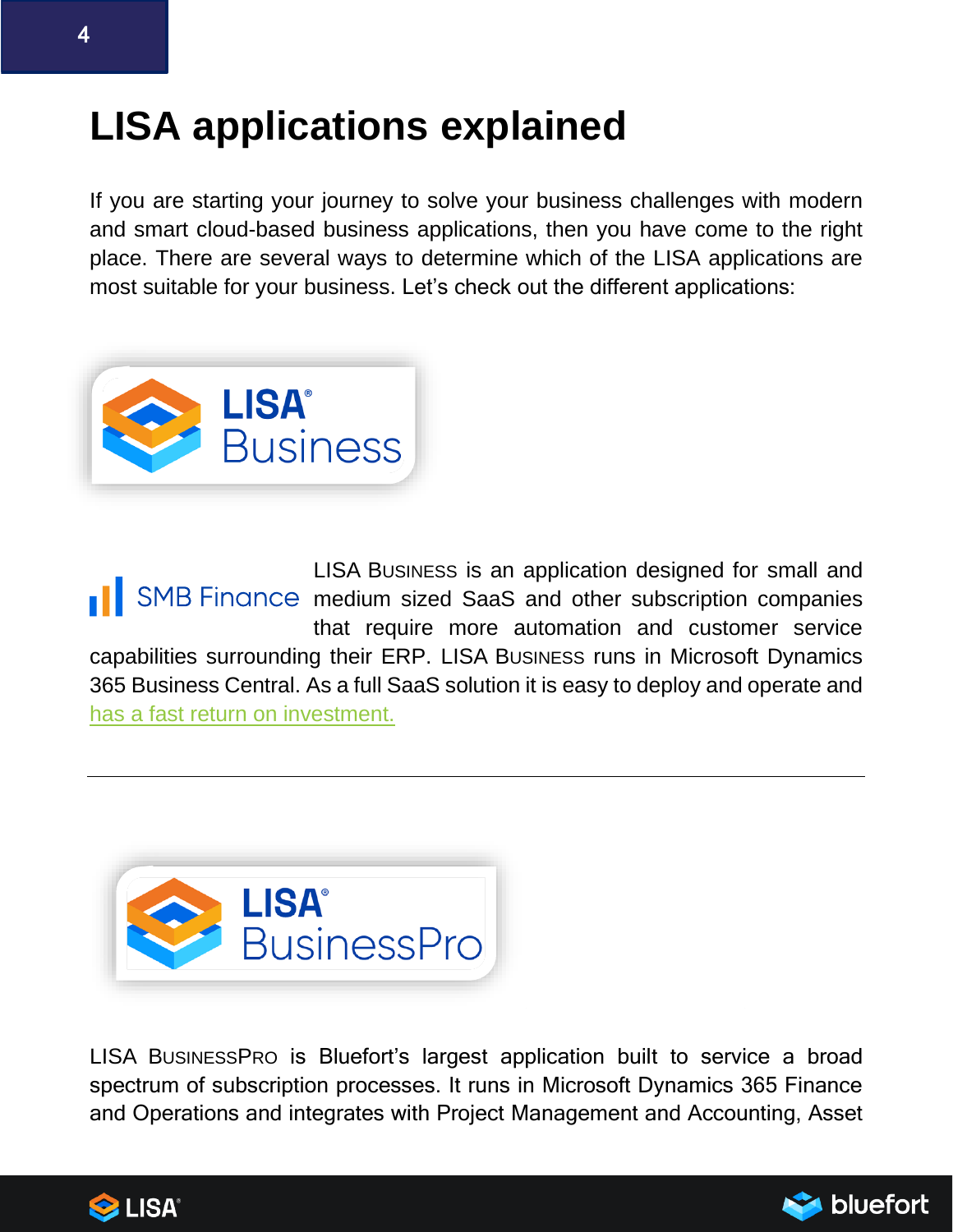management as well as with Commerce. Serving larger companies, it is capable to support deep and wide process requirements.

The different functions that LISA BUSINESSPRO serves are defined below:



LISA BUSINESSPRO FINANCE is the heart of the subscription Finance solution. It manages your subscription plans for your customers and drives financial transactions for revenue and

costs and deals with your IFRS 15 or ACS 606 revenue recognition needs. It is tightly integrated with all the financial modules in Microsoft Dynamics 365 Finance.

To expand your subscription model into B2C Retail Box Subscription scenarios, you can add LISA BUSINESSPRO RETAIL. This application is designed to bring subscription management capabilities to retailers. It can integrate to your eCommerce stores and capture customer subscriptions for media, content, and product delivery schedule.

The professional services industry is moving rapidly to new Services subscription-based models, such as managed services for continuous customer success engagements. The common denominator is a model that provides a steady stream of services revenue on a periodic basis, with periodic fees attached. This creates a balanced-budget scenario for customers, while delivering a predictable service. These new subscription services models are mapped to LISA BUSINESSPRO'S Services application. It allows you to connect your project services to a subscription plan driving recurring revenue and managing your services using the power of the project management and accounting capabilities in Microsoft Dynamics 365 Finance and Operations.



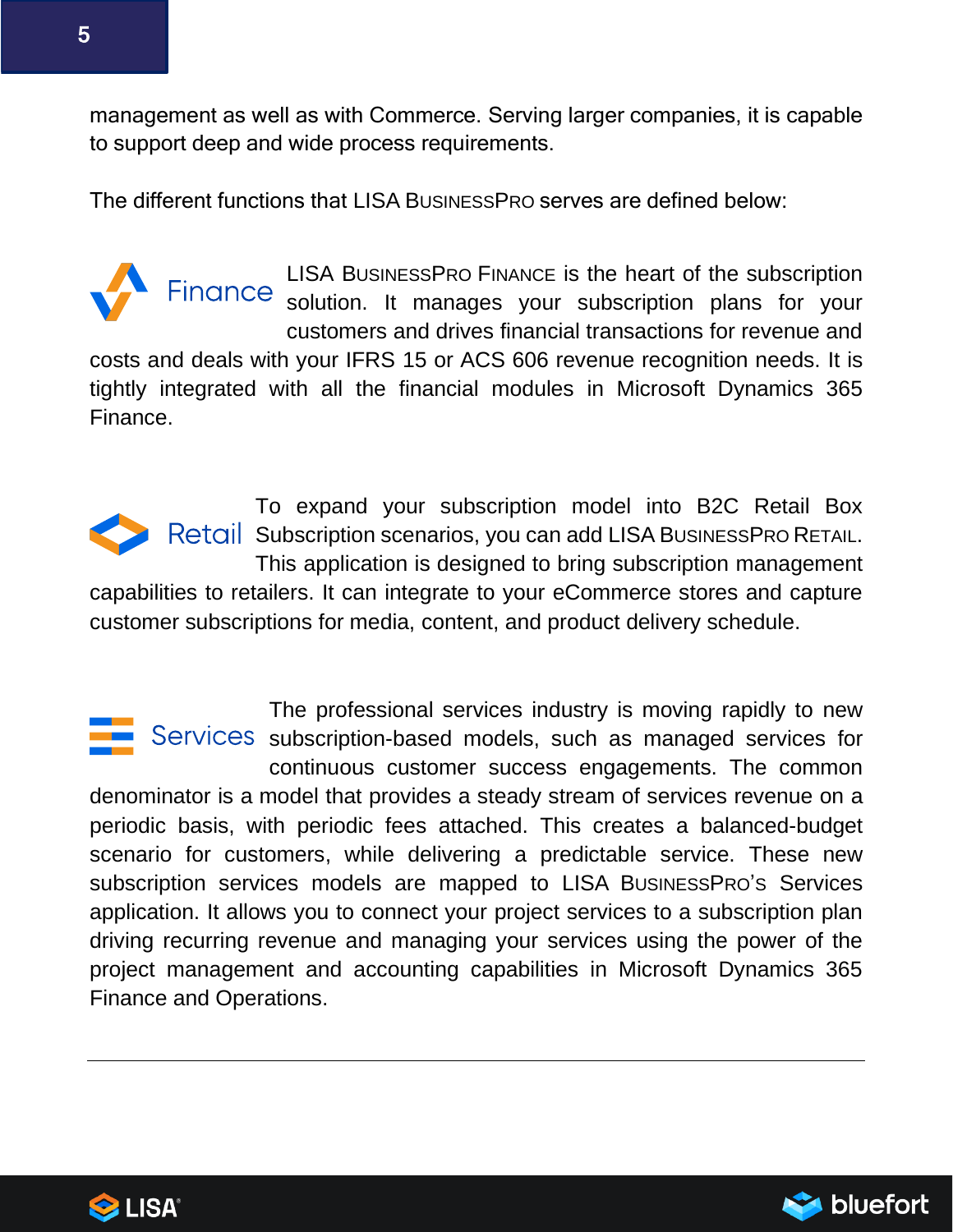

Expanding your sales yet keeping control of the workloads is a foundational capability in any business. Driving sales cycles in the subscription world is different than in a classic product or service sale. We're selling a continuous relationship based on the provisioning of a service or delivery of products over a period. KPIs are different in subscription sales reporting. This is the domain of LISA REACH. Using the intelligent Customer Service, Project Operations, and Sales and Marketing capabilities of Microsoft Dynamics 365 and deployed as a Microsoft DataVerse app, LISA REACH supports sales and customer services teams selling and updating subscription plans. LISA REACH connects to LISA BUSINESSPRO for process automation.

Companies empowered with LISA REACH SALES empower their Sales sales and customer services teams with an application that tracks all subscription commercial activities from lead-to-order. They can create new subscription quotes and opportunities or just pick up a running subscription and upgrade or downgrade it. You can extend LISA REACH SALES with LISA BUSINESSPRO to integrate your subscription CRM and ERP using standard Dualwrite technology so that they are fully synched. LISA REACH SALES is based on a per user pricing model.

LISA REACH OPERATIONS works in conjunction with **Microsoft Dynamics 365 Project Operations and Finance** to offer next generation project management capabilities.

Build your project structures in Project Operations and use them in LISA REACH OPERATIONS to manage those elements in your project that are subscription based. LISA REACH OPERATIONS is based on a per user price model.

Customer experience is at the core of any Customer Service successful subscription business. LISA REACH



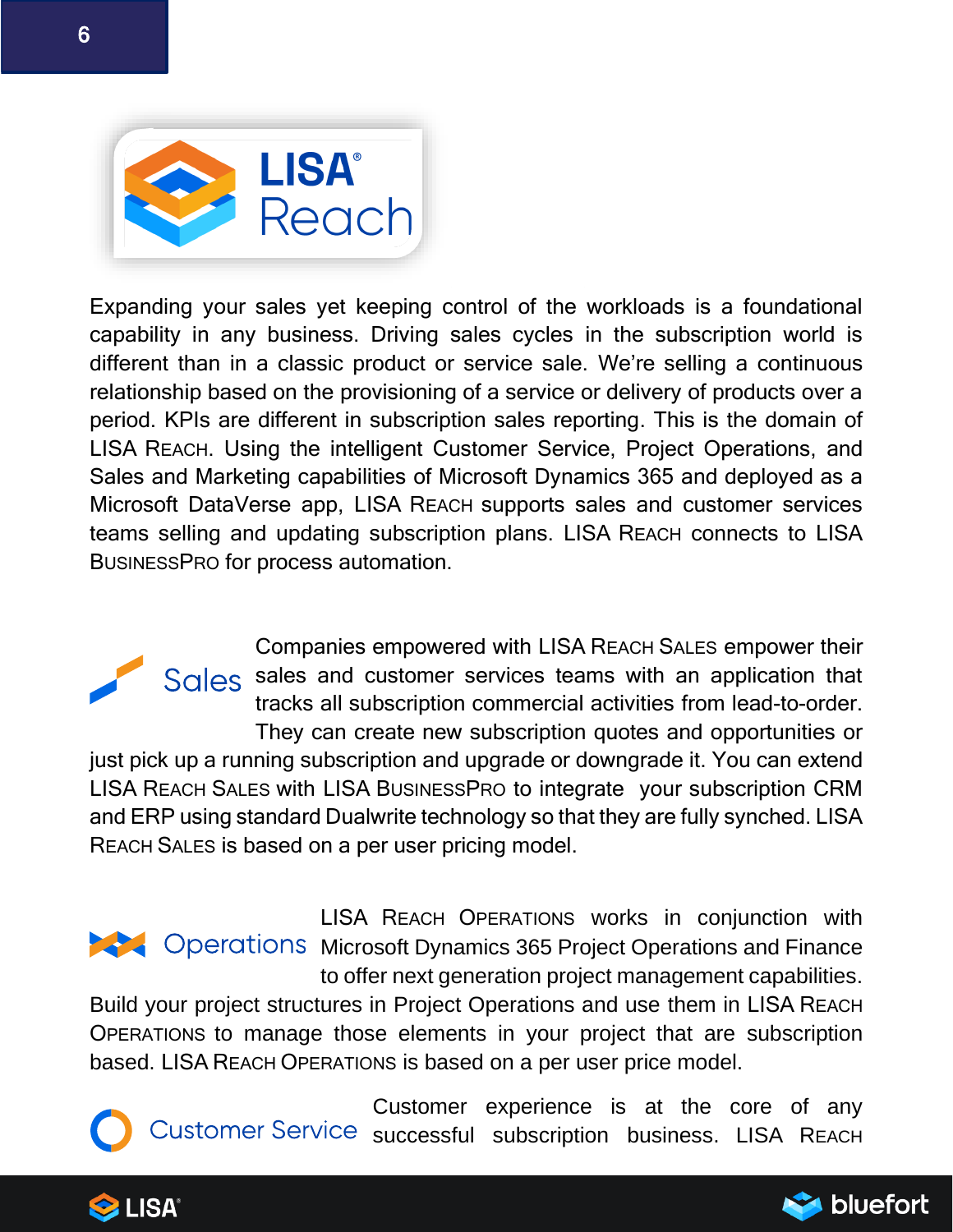CUSTOMER SERVICE brings the subscription model into Microsoft Dynamics 365 Customer Service. Allow your customers to self-service their subscriptions using portals designed as you see fit. LISA REACH CUSTOMER SERVICE is based on a per user price model.



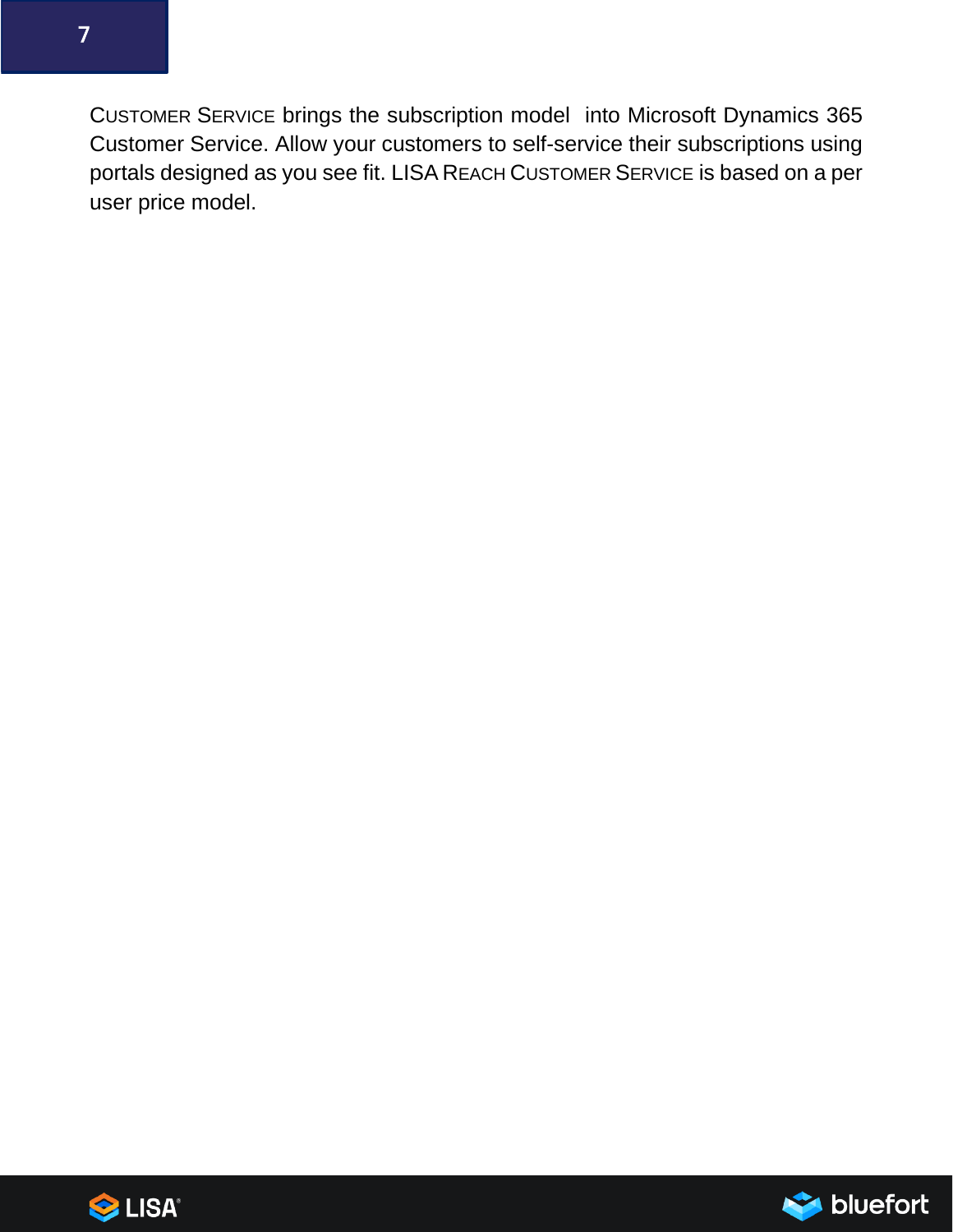# **How to buy**

LISA applications can be purchased via Bluefort partners or directly via Bluefort, depending on how you envision your digital transformation journey.

### **LICENSE MODELS**

LISA is licensed based on the following models:

| <b>Application</b>      | <b>License model</b>     | <b>Depends on</b>             |
|-------------------------|--------------------------|-------------------------------|
| <b>LISA Business</b>    | Per user model +         | Microsoft Dynamics 365        |
|                         | Action consumption model | <b>Business Central</b>       |
| <b>LISA BusinessPro</b> | Plan based model with    | <b>Microsoft Dynamics 365</b> |
|                         | add-ons                  | <b>Finance and Operations</b> |
| <b>LISA Reach</b>       | Per user model + Action  | Microsoft DataVerse           |
|                         | consumption model        |                               |

Licenses grant users non-perpetual rights (with no buy-out rights) to the use of one or more specific Bluefort LISA products in the cloud (not on-premises). As long as your subscription payments are up to date and you adhere to the terms and conditions, you will have access to the current licensed Bluefort LISA product.

Startup fees apply for all products. The startup fee is a onetime fee that includes onboarding, access to the portals and eLearning sites, and the management of support.



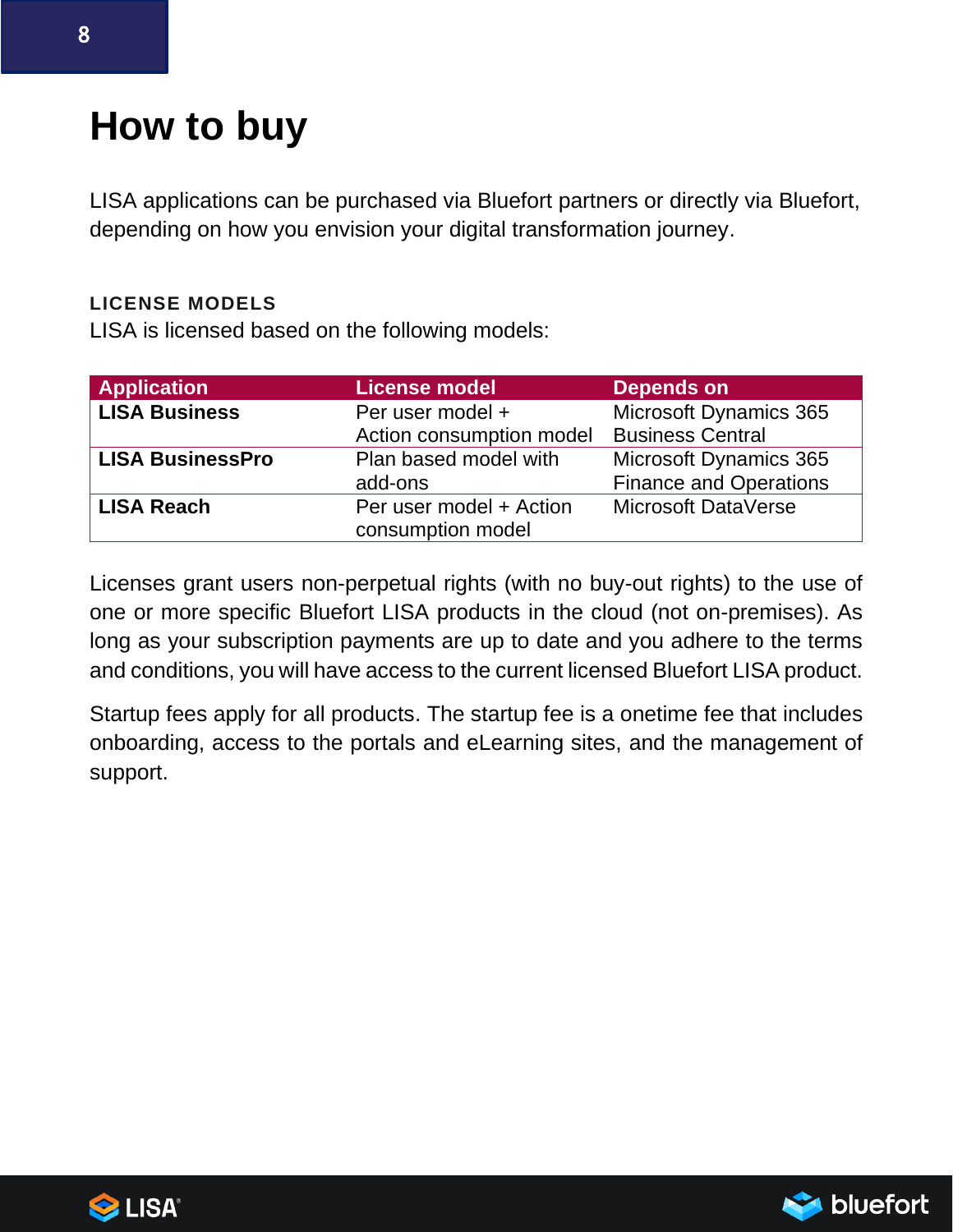### HARP ACTION MODEL

LISA uses HARP technology. HARP stands for Hyper Automation Rapid Processing. The HARP service manages subscription plans and lines and processes them into actions. HARP is available within LISA BusinessPro as a Microsoft Dynamics 365 Finance and Operations batch service or as a SaaS cloud service. Actions are defined as:

| <b>Unlock subscription</b><br><b>business</b>                                                                                                                                                                         | <b>Sales invoice line actions</b><br>Determine the average monthly volume of subscription<br>invoice lines                                                  |
|-----------------------------------------------------------------------------------------------------------------------------------------------------------------------------------------------------------------------|-------------------------------------------------------------------------------------------------------------------------------------------------------------|
| <b>HARP</b>                                                                                                                                                                                                           | <b>Revenue recognition actions</b><br>Determine the average monthly volume of LISA<br>recognized revenue actions per month                                  |
| <b>Why actions?</b><br>Actions are the counted units we generate to automate each step<br>in the subscription lifecycle. The value we bring is based on<br>reducing manual action management, by automating the below | <b>Security and normal deposit actions</b><br>Determine the average monthly volume of deposit actions<br>resulting in request for payment (usually upfront) |
| actions. As we position LISA as a key solution for Subscription<br>management, the license plans reflect that commercially as well.                                                                                   | <b>Purchase order line actions</b><br>Determine the average monthly volume of purchase line<br>(back to back with sales lines or stand alone) actions       |
| Determine subscription actions volume<br>Generate sales order invoice lines<br>Revenue recognition actions<br>3.                                                                                                      | <b>Cost recognition actions</b><br>Determine the average monthly volume of cost<br>recognition actions based on purchased subscriptions                     |
| Generate security deposit request<br>Request for deposit payment<br>4.<br>Generate purchase order<br>5.<br>Cost recognition actions<br>6.<br>Renewal approval<br>7.                                                   | <b>Renewal approval actions</b><br>Determine the average monthly volume of renewal<br>approvals of existing subscription agreements                         |
| Monitoring of entitlement usages in project and meterage<br>8.                                                                                                                                                        | <b>Entitlement monitoring actions</b><br>Determine monthly entitlement action volume based on<br>pay-per-use or consumption or entitlements                 |

Any action generated by HARP counts towards the sum of actions per month or year and requires license coverage. When you reach the limits of your actions count coverage, you will automatically be notified by LISA's telemetry by means of an email. You are not entitled to exceed the upper limit of your actions total per period. In such a scenario Bluefort can assist in providing options to update your plan to stay compliant with your license terms and conditions.

Action list is not a final or complete list and action types may update from time to time.



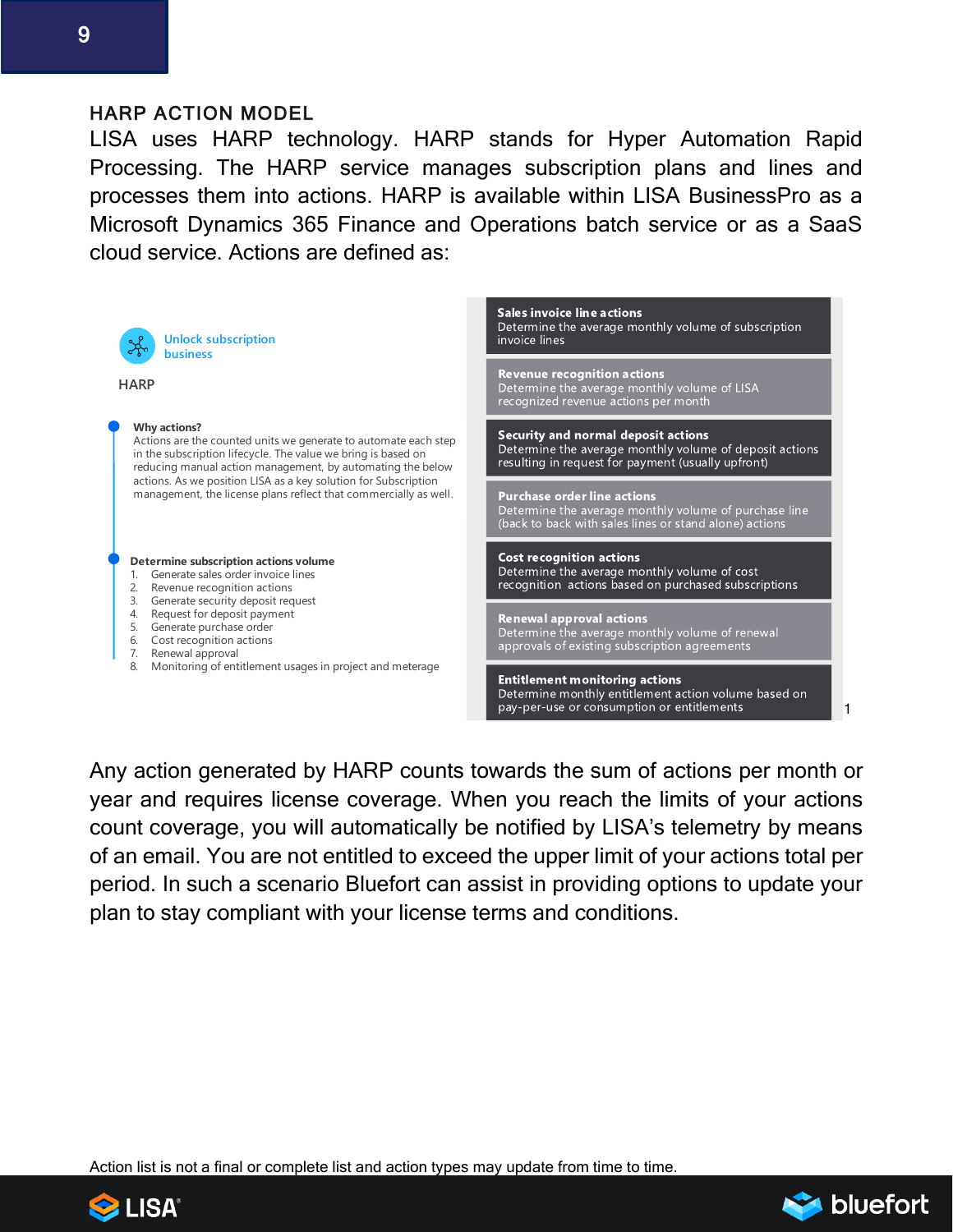### *Licensing LISA Business*



Requires you to buy and deploy a Business Central SaaS license. Bluefort or your partner can assist you with purchasing your Business Central licenses.

Licenses for LISA Business are currently only available for SELECT clients.

Should you wish to join the SELECT program, kindly contact us on [sales@bluefort.eu.](mailto:sales@bluefort.eu)



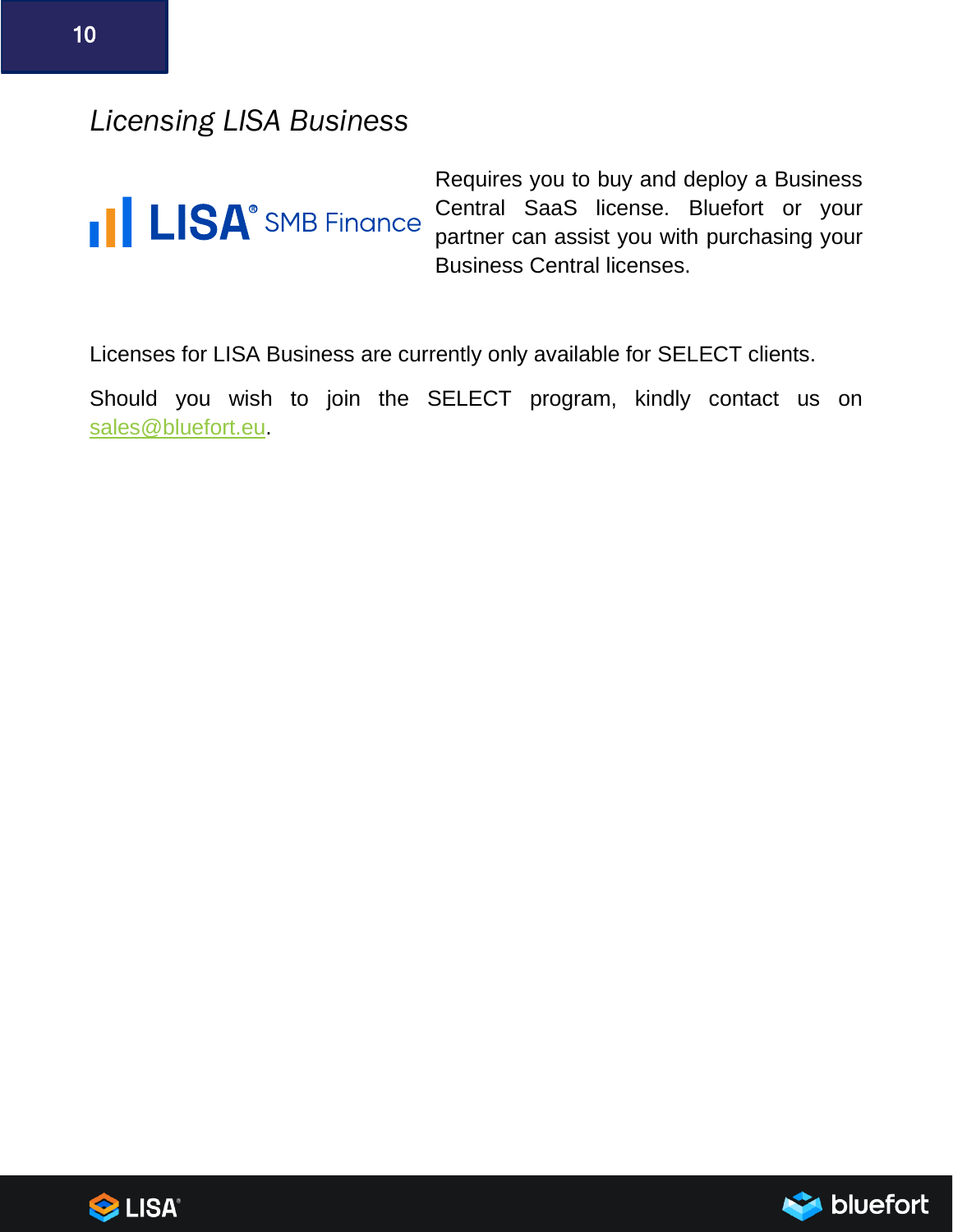## *Licensing LISA BusinessPro*

**LISA® BusinessPro** 

To license LISA BusinessPro you require an active Microsoft Dynamics 365 Finance and Operations application license. Bluefort or

your partner can assist you with purchasing your business licenses.

Licensing requirements

Acquiring LISA BusinessPro licensing is based on subscribing to the plan that best suits your needs. You can move up or down between plans, depending on your business needs. All plans provide:

• Access to LISA BusinessPro eLearning portal for all users • Access to Bluefort's customer services portal and support team • Support hours depending on the plan. Access provided to 2 users per customer. Hours are actively monitored and reported periodically. • Issue fixing of technical anomalies

• Active monthly application updates based on Customer or Partner side LCS asset library published by Bluefort's engineering team, consisting of the latest issue roll-ups, and when applicable, new features described in release notes

All BusinessPro plans have a startup fee. The following plans are available for licensing:

Essential plan. This plan is based on a maximum of 1,000 actions per month and grants access to LISA BusinessPro Finance only. 20 support hours per year are included.

Professional plan. This plan is based on a maximum of 2,500 actions per month and grants access to LISA BusinessPro Finance and Retail only. 60 support hours per year are included.

Elite plan. The Elite plan is based on a maximum of 8,000 actions per month and grants access to all LISA BusinessPro applications. 100 support hours per year are included.

The Elite plan has the following add-ons:



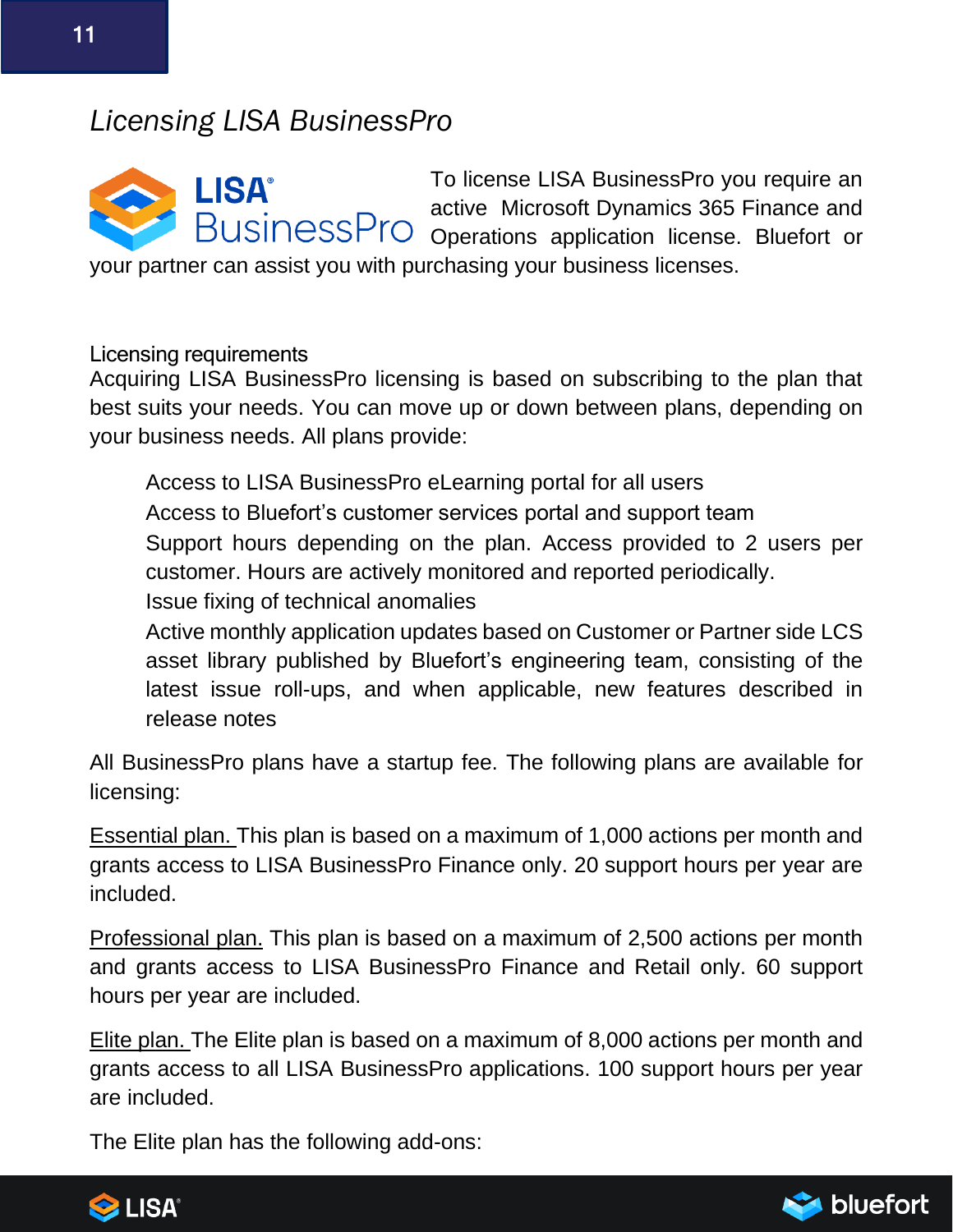1. Enable yearly roll up of actions. Roll up your actions count yearly instead of monthly. Enables your subscription business to deal with periodic action fluctuations without the need to buy more action add-ons prior to consuming all your annual actions entitlements.

*This add-on can be licensed only in addition to the Elite plan.*

2. Additional action pack of 2,000 actions monthly. *This action pack can be used in conjunction with the yearly roll-up add-on above.*

*This add-on can be licensed only in addition to the Elite plan.* 

## *Licensing LISA Reach*



You must start with Microsoft Dynamics 365 applications license or access to Microsoft DataVerse. Bluefort or your partner can assist you with purchasing your business licenses.

### Licensing requirements

Currently, LISA Reach can be licensed only when licensing LISA BusinessPro. Minimum contract term is 1 year. The License will be charged based on the total number of Dynamics 365 users, not on app users.

LISA Reach will be available as a standalone and with LISA Business when HARP Connect is launched.

Licenses include:

- Unrestricted access to all business functionality in LISA Business.
- Ability to create integration from 3<sup>rd</sup> party apps or services to LISA Business data entities.
- Access to Bluefort's customer services portal and support team.



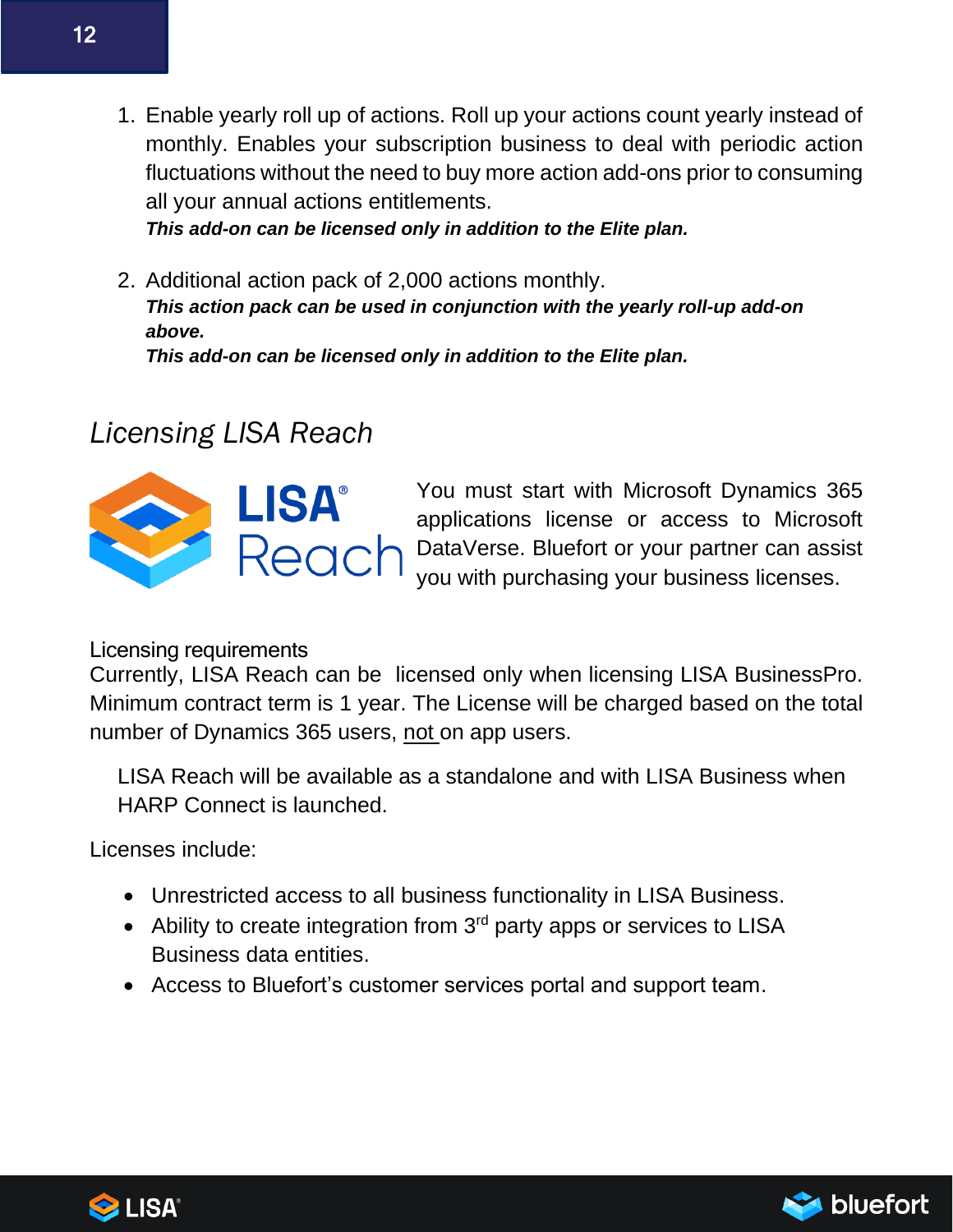# Frequently asked questions

Ever since we released LISA to our partners and customers, some questions and situational issues arose. In this section the most frequently asked questions are documented. In case you have more questions about LISA licensing, kindly contact [sales@bluefort.eu](mailto:sales@bluefort.eu) for support.

Q: If we license LISA Reach Sales and Operations, which Microsoft Dynamics 365 apps do I need to license?

A: Microsoft 365 Licensing offers base DataVerse licensing and for LISA Reach Operations you require licensing Microsoft Dynamics 365 Project Operations and optionally Microsoft Dynamics 365 Sales.

Q: We licensed only Microsoft Dynamics 365 Finance, but we require LISA BusinessPro Elite plan. Elite depends on Microsoft Dynamics 365 Commerce; can I still purchase the Elite plan and deploy LISA BusinessPro?

A: Yes, you can. LISA BusinessPro has 3 apps, Finance, Retail and Services, and they are separated by configuration keys. When purchasing the Elite plan, you can switch off Retail if you do not require it.

Q: If I purchase the LISA BusinessPro Professional plan and after several months my actions count reached the maximum, how can I add more actions?

A: You can upgrade to the next plan inline. In the case of Professional you would be required to update to the Elite plan. Bluefort will credit the pro-rata remaining period of your Professional licenses and start a new license term and plan to accommodate your actions count requirements.

Q: Can we downgrade from LISA BusinessPro Professional to Essential?

A: Yes, you can downgrade your plan. Based on the terms you will need to notify [Bluefort Licensing.](mailto:licensing@bluefort.eu) Bluefort will credit the pro-rata remaining period of your Professional licenses and start a new license term and plan to accommodate your actions count requirements.



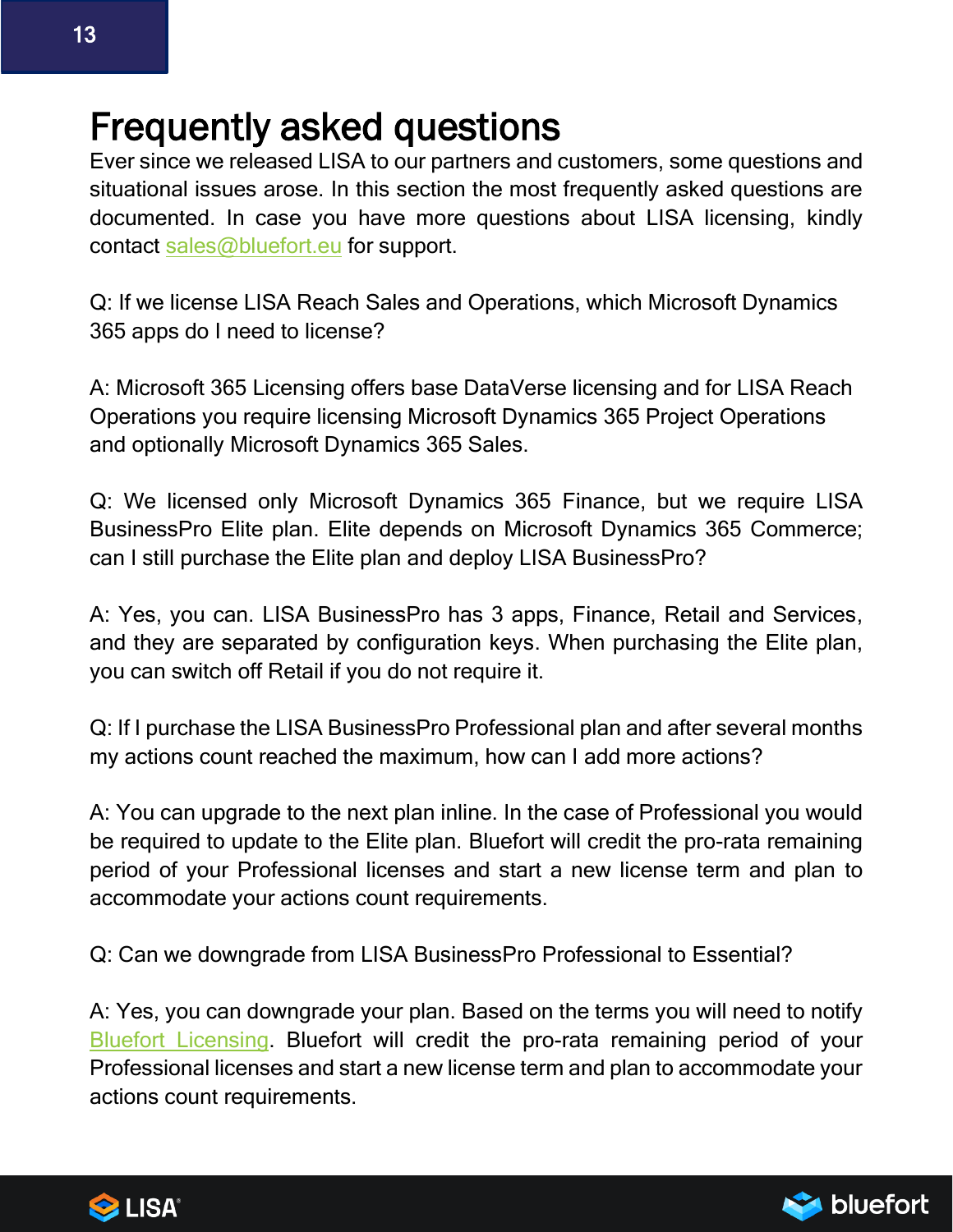Q: What is the difference between monthly actions counts in the plans and the add-on "Enable yearly roll up of actions"?

A: When you buy a plan, the action counts limit is measured month-by-month. LISA BusinessPro provides telemetry capabilities that notifies you when you are approaching the action count limits for a month. This detail is available in LISA BusinessPro system parameters.

If your business produces more actions in certain months than others, you might exceed the monthly limit. In that case, you can opt to license the add-on "Enable yearly roll up of actions" so that the roll-up is not based on months but for a full year, resulting in a more flexible model to offset peaks in actions due to for example promotions or seasonal situations.



Q: Can I extend the LISA applications based on Microsoft Dynamics 365 platform extension capabilities?

A: Yes, it is possible to use standard Microsoft Dynamics 365 extension tools to extend the LISA applications. There might be some scenarios where support is required for you to extend LISA applications. In that case you may submit a support ticket in [www.bluefort.eu.](http://www.bluefort.eu/)